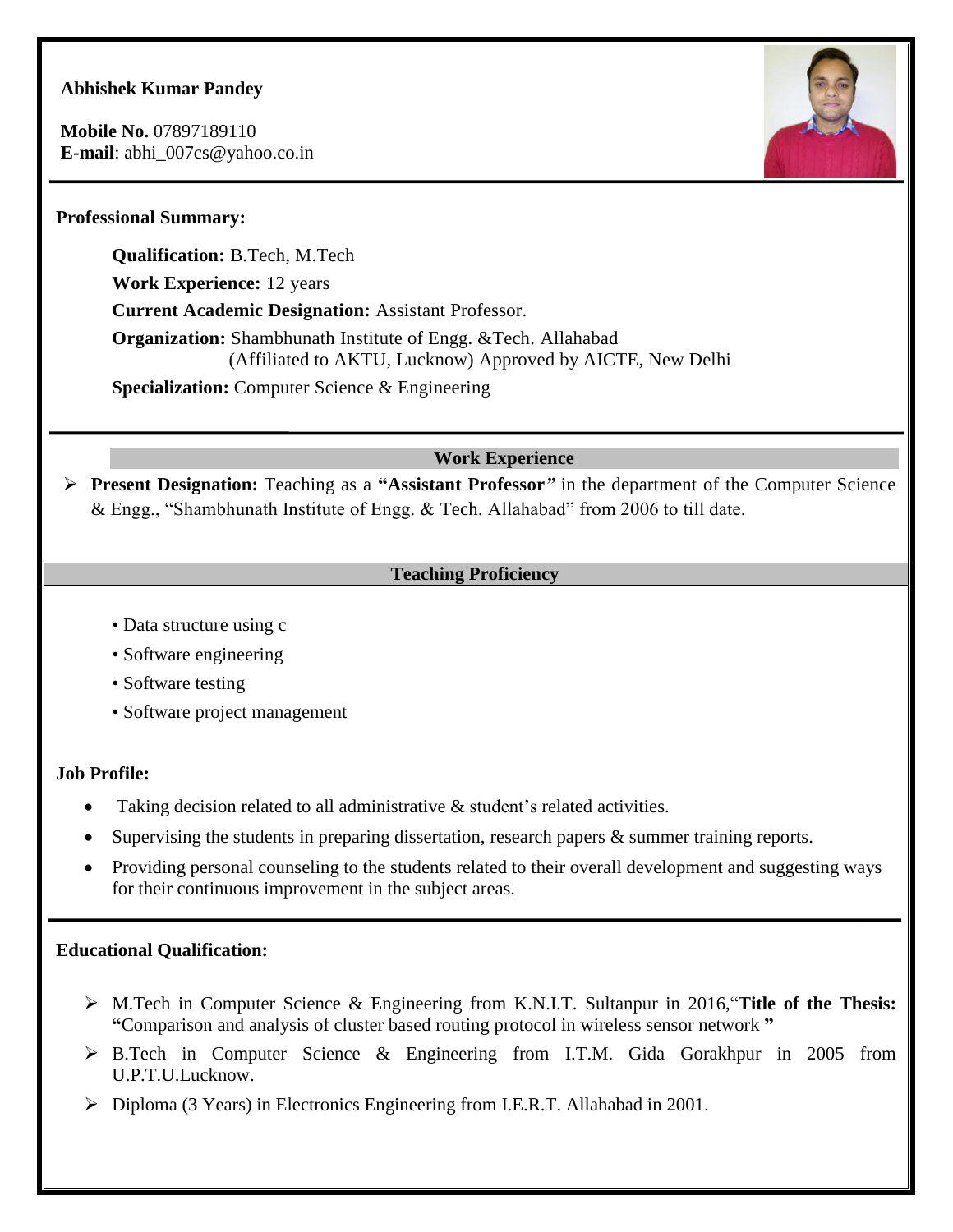#### **Publications in International Journals**

- **1.** Abhishek Kumar Pandey, Samir Srivastava, "study and analysis of energy efficient cluster based routing protocol". International Journals of Computer Application. Volume 148, Issue 2, August 2016 (ISSN 0975-8887), pp No.38-44.
- **2.** Neeraj Kumar Tiwari, Abhishek Kumar Pandey,Prashant Srivastava, "A Study On Next Generation Communication Technology:5G ". International Journals of Innovative Research in Computer and Communication Engineering. Volume 4, Issue 6, June 2016 (ISSN 2320-9801), pp No.11867-11872.
- **3.** Abhishek Kumar Pandey, Samir Srivastava. "Survey On Wireless sensor routing protocols". International Journals of science and Research. Volume 5, Issue 5, may 2016 (ISSN 2319-7064), pp No.1145-1149.
- **4.** Mohd.Faizan Khan Qadri, Ram Raksha Tripathi, Naresh Chandra Agarwal, Abhishek Kumar Pandey**,** "Binary Multiplier using modified radix -4 Booth algorithm". International Journals of Emerging Technology and Advanced Engineering. Volume 6, Issue 4, April 2015 (ISSN 2250- 2459), pp No.209-211.
- **5.** Rakesh Kumar Singh, Kamal Prakash Pandey, Abhishek Kumar Pandey, Chandrabhan, Anil Kumar**,** "Analytical Study of Capacitance Extraction of MOSFET". International Journals of Advanced Research in Computer and Communication Engineering. Volume 2, Issue 7, July 2013 (ISSN 2278-1021), pp No.2855-2858.

#### **Conference/Workshop/FDP**

 Actively Participated in Two Weeks Faculty Development Programme on "Simulation and Mathematical Tools for Engineering Research" Organized by K.N.I.T. Sultanpur,U.P. Dated on 04 July to 15 July 2016 sponsored by AICTE.

#### **Extra Curricular Activity**

- Nominee Member of Computer Society of India, Member No.F8001483.
- Life Member of Indian Society of Technical Education.

#### I **Personal Details:**

Father's name: Shri R.D.Pandey

Date of birth: 15 July 1979

Mailing Address: SIET, Teacher Campus, Distt. Allahabad –211012, (U.P.), India

Nationality: Indian